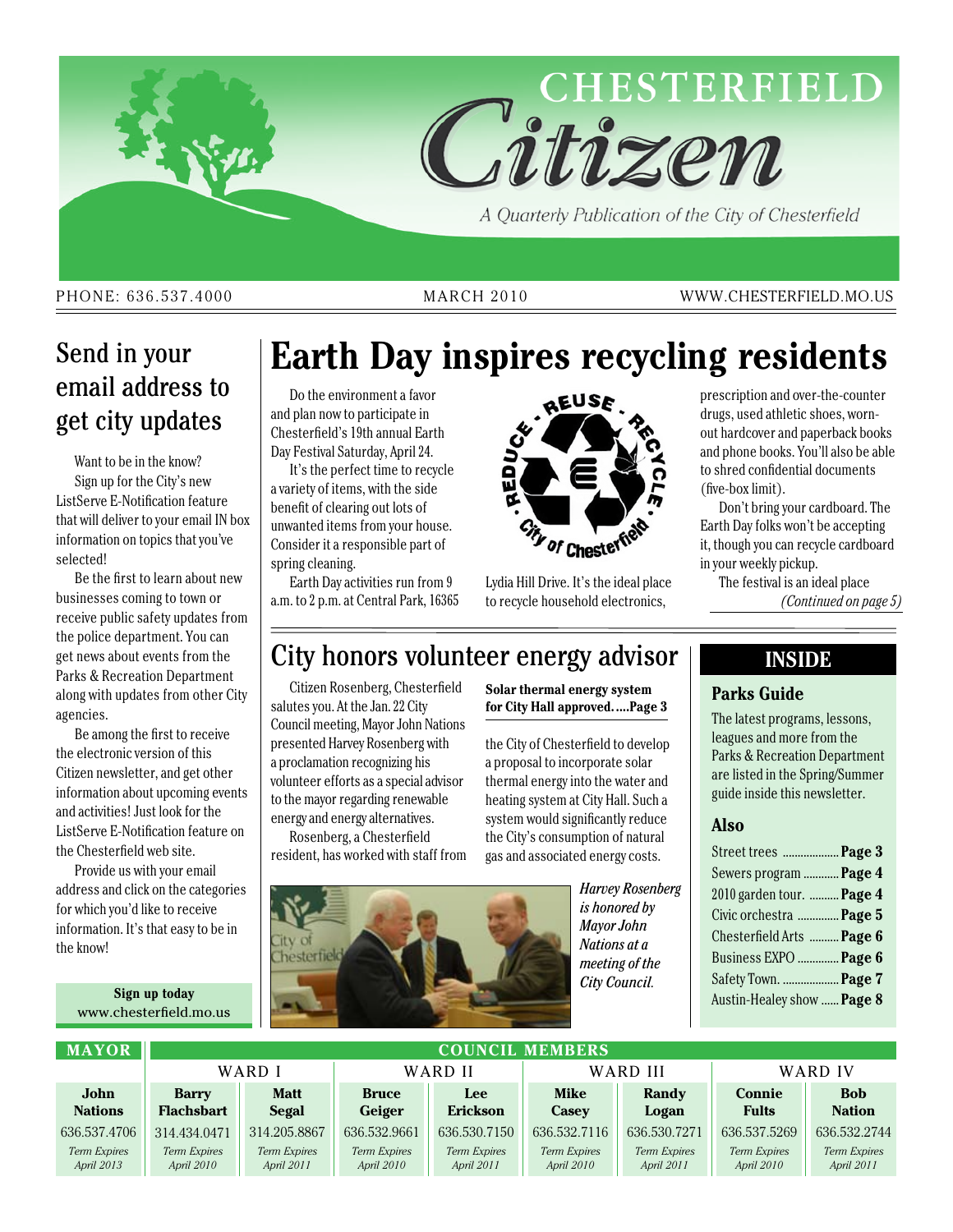

Moving transit forward

#### You have become accustomed over the years<br>to reading in this space about the many<br>issues, challenges, and opportunities facing<br>the City of Chesterfield. The great majority of the ou have become accustomed over the years to reading in this space about the many issues, challenges, and opportunities facing time I have written about issues which are within the control of your City government or the voters of Chesterfield. Other times, I have shared with you matters of regional significance which have (or may have) a particular effect in Chesterfield; such is the case now.

In the past few weeks, I received so many questions about public transportation in Chesterfield and why this vital service is absorbing so much of my time and engrossing so much of my energies, that I am devoting this space to address these questions. Many people have rightly asked why their mayor is leading a funding campaign for the Metro Transit Agency and the significance of the issue which will be before all of the voters in St. Louis County on April 6.

#### **To begin, I should point out** that public transportation has received much of my attention over the years because it is an essential component of our economic strength and our ability to attract jobs to Chesterfield and the region in the future. In March 2009, the issue gained wide attention when Metro was forced to cut its service by about one-third throughout the region and lay off about 260 employees due to a lack of funding. At that time, I was able to negotiate, with the strong support of the City Council, a separate arrangement with Metro to continue bus service to Chesterfield. I took this drastic action because many Chesterfield residents use public transportation and many of

#### our businesses rely on it.

Particularly dependent on public transportation are our healthcare providers. The plain fact is that many of the hospitals and nursing homes which care for our sick, elderly and disabled rely on public transportation to access the workforce. Many of these workers spend hours each day to get to jobs so that they are not relegated to the unemployment rolls. It is also a vital service for our service industries, colleges and universities, which is why the chancellors and presidents of so many of our educational institutions are supporting Metro in its efforts this year.

**A basic question is**: why does Metro need more money? Metro was formed decades ago but was/is not empowered with any taxing authority of its own and relies on the voters in the various jurisdictions it serves for financial support. While it is popular for people to blame the current funding situation on various issues related to the expansion of the MetroLink light rail line over the past few years, the fact is that funding has been an issue from the time it was founded. To compound the problem, Missouri state government provides less than 1% of the funds needed for public transportation – compared to a nation-wide average of 23%.

Another question is: what actions has Metro taken to recover from the consequences of the cross-county MetroLink extension? In 2008, Robert J. "Bob" Baer (the former CEO of UniGroup who transformed United Van Lines into the country's largest mover and whose headquarters is located in Fenton) took over

### **Count on being counted**

The U.S. Census is being conducted this year. That's a count of everyone residing in the United States. The 10-question, one-page questionnaire will be sent to households by U.S. mail this month. Census workers will visit households that do not return the questionnaire to ensure a complete count.

It is very important that all residents be counted, as this helps guide local decision makers about where to build new roads, medical facilities, child-care facilities, senior citizen facilities, schools, business and more. Additionally, each year the federal government allocates funds to states and communities based, in part, on census data.

as president of Metro and brought his dynamic leadership to Metro's management. Under Bob's leadership, Metro has one of the most active and engaged Board of Directors in the region and has transformed Metro into what is now widely recognized as one the best managed transit agencies in the country and a leader in reliability and on-time performance. Recently, Metro's Fleet Maintenance program was rated the best in the United States.

**On April 6,** the voters will have the opportunity to vote on what is known as Proposition A, which is a proposed one-half percent sales tax for public transportation in St. Louis County. If passed, Metro will restore the service cuts of last March as well as proceed with plans to fully serve the region through Metro Bus, MetroLink, and the Call-A-Ride service for the elderly and disabled. If Proposition A does not pass, Metro has estimated that public transportation services will be reduced by about 50% from its current level and will lay off approximately 600 employees, which would be another catastrophic job loss for the region.

I bring this to your attention because I have had so many of you asking me about these issues and because I believe it is vital that you have the information necessary to understand the impact of the April 6 vote on Proposition A. I encourage you to take a strong interest in the critically important issue of public transportation in our community.

mxfalesey

**John Nations, Mayor**

And more importantly for Chesterfield, the population figure is used to determine our share of the St. Louis County sales tax allocation from the sales tax pool. Since we are a pool city, Chesterfield does not keep all of its sales tax, but instead puts sales tax collected into a larger pot of money that is then distributed to pool cities based on population.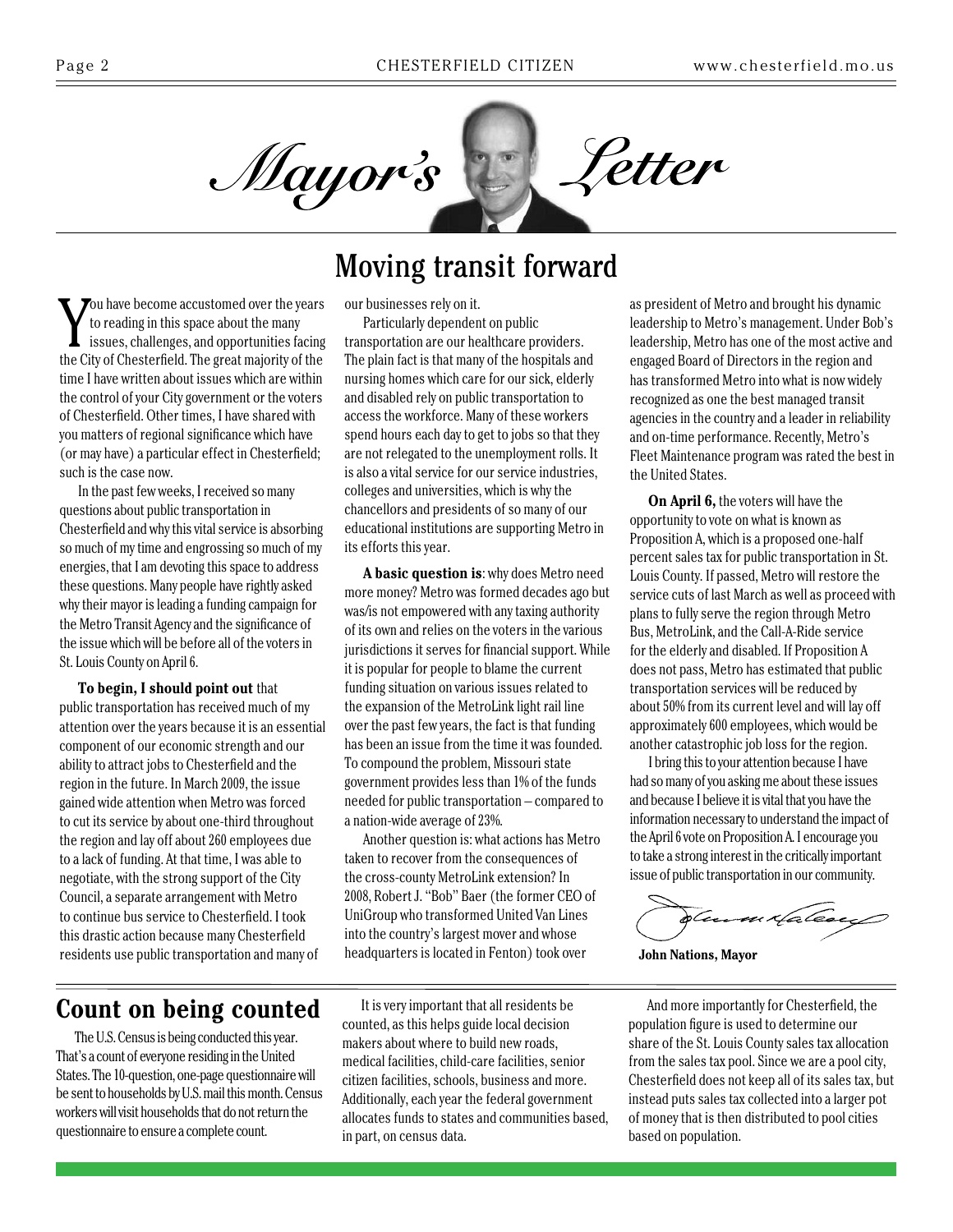### **FROM CITY HALL And ALL CONSUMPLIE PUBLIC WORKS**

## **Council incumbents face no challenges in election**

a driver's

The following individuals, all incumbents, have filed for the office of Councilmember in their respective wards:

**Ward I – Barry Flachsbart Ward II – Bruce Geiger Ward III – Mike Casey Ward IV – Connie Fults**

Councilmembers serve a twoyear term.

To vote in the April 6 municipal election, you must be registered.

To register to vote in St. Louis County, you must be: 18 years of age by election day, a U.S. citizen, and a St. Louis County resident. You may

register at City Hall, any St. Louis County library, at a driver's license office while

applying for or renewing license, or **Registration deadline for April 6 election: March 10**

at the office of the St. Louis County Board of Election Commissioners.

You can also download a voter registration form at: www.stlouisco.com/elections Additionally, registration forms via mail can be requested by calling City Hall at 636.537.4000.

#### Identify your ward, plus other useful info

Ever wondered what ward you live in, what day the trash is picked up, or who your Subdivision Trustees are? Check out the Resident Information Portal

on the City's web site for detailed information. Found on the home page in the lower right hand corner at: www.chesterfield.mo.us

## **Going green:** *Council OK's solar thermal energy system for City Hall*

After extensive review by city staff and the Mayor's special assistant for Renewable Energy and Energy Alternatives, a recommendation was approved at the Jan. 22 City Council meeting for the installation of a solar thermal energy system to reduce the consumption of natural gas and shift a portion of energy dependency to renewable fuels.

Arctic Solar Corporation, a Chesterfield-based business, will install the system this summer. A series of solar collector mechanisms and solar tubes will be placed on the roof of City Hall. The solar

energy will heat water in the existing heating and cooling system to 210 degrees. That water is then mixed with conventionally heated water to achieve the desired temperature.

This process will also significantly reduce the use of water heaters operated for everyday consumption. The need for existing boilers will be significantly reduced, which lowers the consumption of natural gas. The total cost for the project is \$350,000. Depending on a variety of factors, it is estimated that the cost-savings to be realized annually could be \$30,000-\$50,000.

# **City's saws seek to keep trees in rightful places**

Tree trimming is an ongoing activity as the City's street tree population matures.

The Street Maintenance Division of the Department of Planning & Public Works systematically trims trees along City streets to provide adequate clearance for vehicles and pedestrians. Trimming is also necessary to maintain the health of the trees themselves. Please note that the City's responsibility is limited to those trees located within a public right of way. Trees located on private property are the responsibility of the property owner.

Trees are trimmed on a fiveyear cycle and are also trimmed ahead of scheduled street reconstruction projects, and in response to storm damage. The trees are cut back to provide 12 feet of

clearance over streets, and 10 feet of clearance over sidewalks.

Prior to initiating tree trimming operations in an area, the Street Maintenance Division distributes notices to all adjacent property owners advising them of the pending activity. Residents who want to trim the street trees in front of their homes themselves are asked to contact the Street Maintenance Division at 636.537.4000. It is important to note that all street trees must be trimmed to the City's specifications.



## City street trees policy explained

The City's popular Residential Street Tree Program was created in 2008 and has resulted in the planting of approximately 150 trees within City right of ways along public residential streets.

One common misconception about the program is that the City will remove any existing trees in the right of way upon receipt of an application for new trees. However, the City only removes trees that are dead, dying, diseased or hazardous, as determined by qualified City staff after an inspection.

In order to determine if your

existing trees qualify for removal, you must contact the city and request an inspection before sending in an application for new trees. To do this, call 636.537.4000. City staff will perform an inspection and then notify the homeowner of the decision. If the trees are to be removed, an application should be sent in after removal has taken place.

For more information and application materials please visit our website at www.chesterfield. mo.us/residential-street-tree.html. The application is also available at City Hall.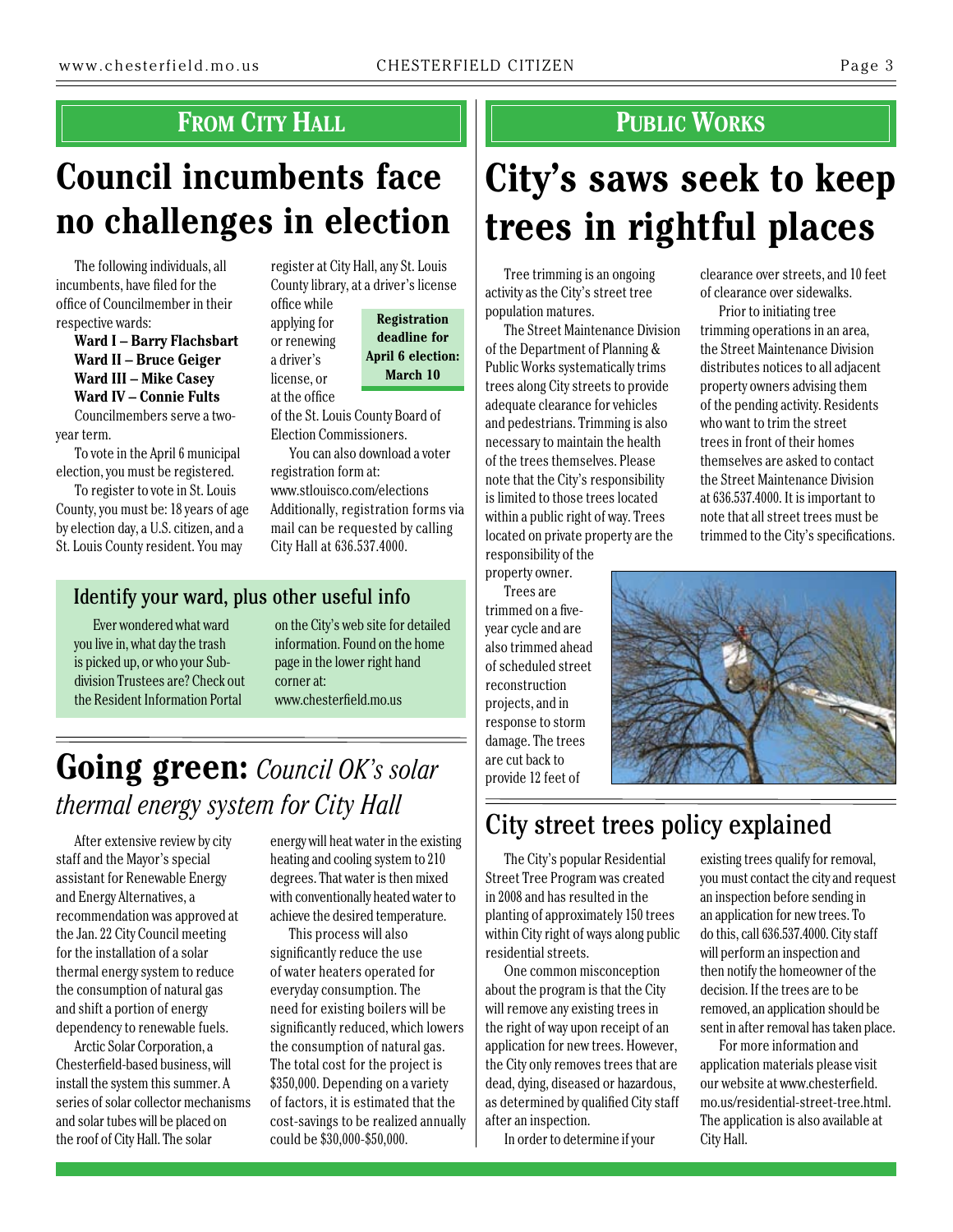### **PUBLIC WORKS CITIZEN**

## **Chesterfield zoning regulations are under review to stay in tune with development**

Most people probably don't appreciate the positive effect of zoning in their community.

Zoning shapes the look and feel of the area. It dictates how close homes are to each other, how big the lots can be, what sort of common-area spaces are provided, and even the amount of grass and trees to be planted or that must remain. For businesses, it dictates things such as how many parking spaces are required, how tall and big buildings can be, what type of business can go into a certain building, and even hours of operation.

To ensure that the City's regulations are achieving desired development patterns, the Planning and Public Works Department is in the process of reviewing and

modifying various sections of the Zoning Ordinance.

Already updated are items such as regulations on tree preservation and landscaping, which now seek to encourage native species, increase the diversity in site landscaping, and supplement the aesthetic value of development while preserving public safety.

Three new zoning districts were added, and revisions were made to the commercial and industrial zoning language to reduce inconsistencies and promote innovative, well designed developments that contribute to the long-term viability of the City of Chesterfield.

To allow for more environmentally sensitive residential design and ensure

that sustainable development is encouraged, residential zoning ordinances are being revised so that density is managed in such a way as not to create a burden on streets and utilities.

Other updates include a citywide parking study for various commercial developments with multiple tenants. This parking study was performed to gather data in conjunction with proposed revisions to the City's off-street parking regulations. The goal of these updates is to ensure that an appropriate amount of parking is provided at each location while not requiring an overabundance of parking, which reduces greenspace, creates seas of pavement and has a negative environmental impact.

# **Committees**



### Chesterfield's 2010 Garden Tour set for June 12

The Chesterfield Beautification Committee welcomes spring with its2010 Garden Tour. Six gardens will be on display Saturday, June 12, from 9 a.m. to 3 p.m., rain or shine.

This year's tour features three neighboring gardens that are visually connected and enhance

the whole neighborhood. Two of the gardens highlight

**Tickets on sale April 1 at City Hall or city web site**

creative ways to deal with challenging yards that have uneven slopes and water-drainage issues. Other interesting gardening concepts will be showcased as well.

The Chesterfield garden tour can provide inspiration for your own garden. The Beautification Committee is looking forward to being host to another fun day full of questions and answers, along with delightful views of some of Chesterfield's most unique and original gardens.

Tickets at \$15 and go on sale April 1 at City Hall 636.537.4000 and online at www.chesterfield.mo.us. A map of locations of the gardens on the tour will be provided with tickets.

### **Residential sewer program offers major help with repairs**

Are you experiencing a problem with your sanitary sewer system, particularly the part that runs from the sewer main to your home?

If the answer is yes, then you may be eligible to participate in the Residential Sanitary Sewer Lateral Repair Program. The program will cover the cost of certain repairs up to a maximum of \$15,000.

The program application and policy & procedures

document can be obtained at City Hall between

**Questions? Call Public Works 636.537.4762** the hours of 8:30 a.m. and 5 p.m., Monday through Friday. These documents can also

be accessed online at:

www.chesterfield.mo.us. If you have questions about the Residential Sanitary Sewer Lateral Repair

Program, please contact the Planning & Public Works Department at 636.537.4762.

### City park is planned for property at Baxter and Old Baxter

The City of Chesterfield recently acquired the land known as the "Eberwein Property" with the intention of developing it as a city park.

Located at the corner of Baxter and Old Baxter roads, this 18-acre property is one of the few large

tracts of land remaining in the city. To assist with the creation of a master plan for this park site, a citizen's committee is working with staff to generate concepts for use of the park as well as its general layout. The committee will continue to meet over the next several weeks, and the information derived will be presented to the City Council.

Visit the City's website for additional information and updates on this project or contact Aimee Nassif, Planning and Development Services Director, at anassif@ chesterfield.mo.us or 636.537.4749.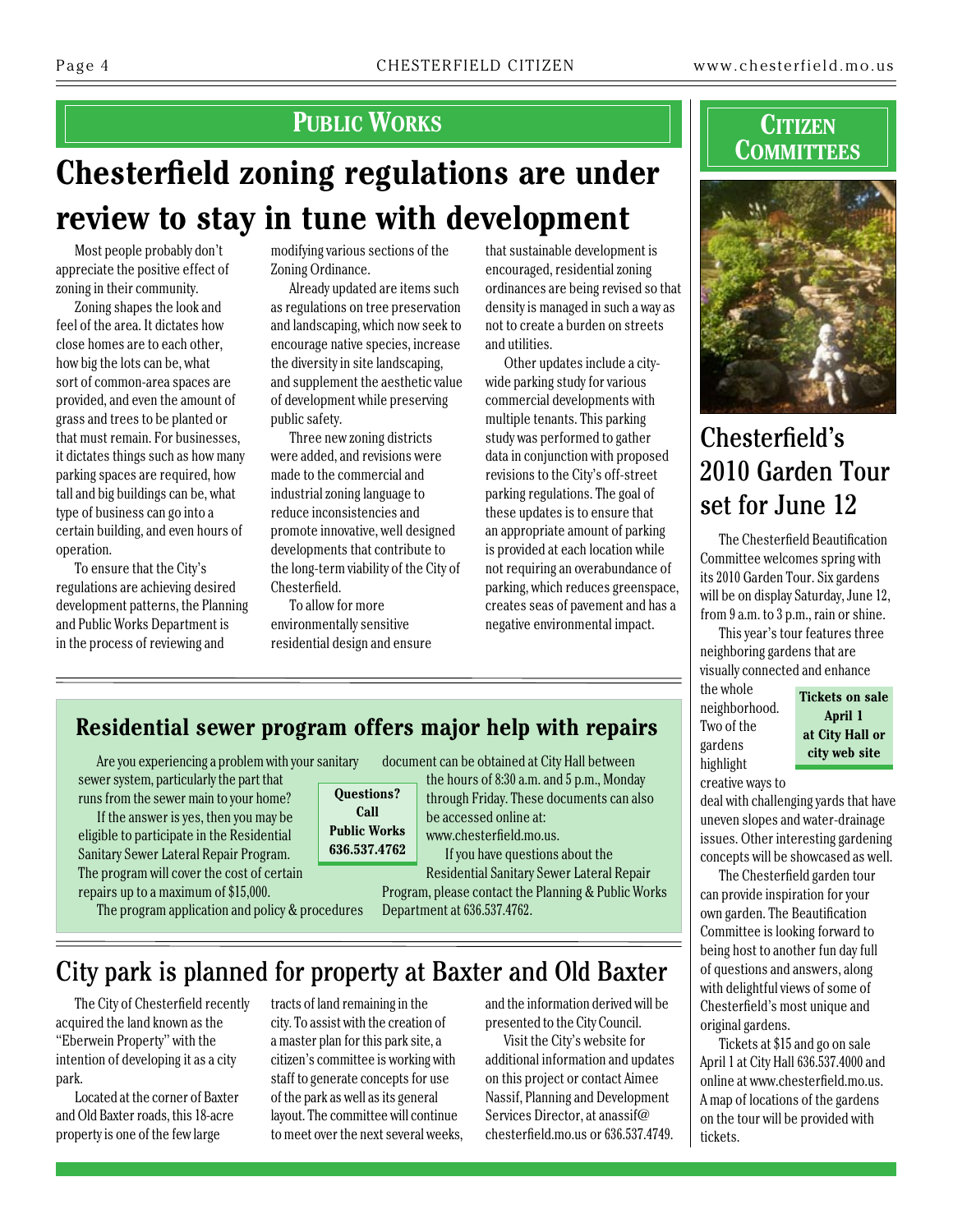### **Citizen Committees**

## **Rx drug take back booth will be part of Earth Day**

CAPY is going into the drug business. Temporarily.

On Saturday, April 24, the Chesterfield Alliance for Positive Youth will sponsor a Prescription Drug Take Back Event at Chesterfield's annual Earth Day Festival in Central Park.

Prescription and over-the-counter drugs are being used increasingly by young people at parties or for experimentation. Even over-thecounter drugs can have unexpected and adverse health effects.

To lessen the improper use or abuse of these drugs, the CAPY is working with the Chesterfield Police Department to provide a safe and environmentally responsible way

to dispose of unused or expired medications. Gather unneeded prescription and non-prescription drugs and bring them to the "Take Back" booth between 9 a.m.. and 2 p.m. at Earth Day (see story on page one).

CAPY held its first Information Forum Oct. 22 at City Hall. The workshop was conducted by Dr. Tim Jordan, national speaker and facilitator of workshops for parents, teachers, couples and families.

CAPY meets at 7:30 p.m. at City Hall on the second Tuesday of the month. Visitors are welcome to attend and learn more about CAPY.

For more information, visit www.chesterfield.mo.us or email cfunkhouser@chesterfield.mo.us.

### Earth Day

*(Continued from page 1)*

for families to learn about protecting the area watershed. This year's theme is "Water's Where It's At!"

More than 50 exhibitors will showcase green services and sell eco-friendly products, such as native Missouri wildflowers, rain barrels, and recycled glass art. Pick up a free native Missouri tree such as Redbud, Flowering Dogwood, Spicebush, Buttonbush, River Birch, or Ninebark.

So, don't throw it away. Recycle at Chesterfield's Earth Day. Plan ahead to do your part to help the environment!

Visit www.chesterfield. mo.us and search for Earth Day to learn more. The event will be rain or shine. Giveaways are offered while supplies last.

### **Additional Recycle Venues April 17-25**

**Dierbergs Market Place** 1730 Clarkson

Recycle textiles, such as clothing, blankets, linens, towels and shoes, in labeled drop-off bins. See guidelines on the City's website at www.chesterfield. mo.us to avoid contamination.

#### **Household Hazardous Chemicals Collection**

Drop off leftover chemicals at events sponsored by the St. Louis County Department of Health. Learn dates and details at www. recyclesaintlouis.com or call the Waste Management Hotline: 314.615.8989 after mid-March.

**Electronic Recycling** Last Saturday of month. 10 a.m.-4 p.m. Parks Maintenance Facility 17891 N. Outer 40 Drive

### **COMMUNITY NEWS**



*St. Louis Civic Orchestra features classically trained musicians whose concerts are reaching a growing number of music lovers.*

## Civic Orchestra set for 2010 season; Paul Hubbert is new concertmaster

Though only in its second season under the banner of the St. Louis Civic Orchestra (SLCO), this talented group traces its beginnings to 1949 when it was known as the Kirkwood Symphony,

consisting of a string trio.

Today, the SLCO is made up of 65 classically trained musicians who share their passion for music in Chesterfield by giving concerts at the Purser Center

on the campus of Logan College of Chiropractic. From traditional symphony pieces to intense scores full of fervor and complexity, the SLCO offers the opportunity for all ages to experience world-class music.

In his overview of upcoming performances, Artistic Director Edward Dolbashian – a nine-year veteran of the SLCO – said concert goers can expect goosebumps.

"Attendance is increasing, and

we are building quite a large group of high-caliber musicians who share a common goal of creating great works of art through sound," he said. "They do it for the sheer

> love, and you see that enthusiasm and energy come through at every performance."

> Paul Huppert is the orchestra's new concertmaster. He was scheduled to make his debut last month.

The April 10 performance will

highlight winners from The Florence Frager Young Artist Competition. On May 22, the SLCO will be performing a pops concert. Concert details are posted on the orchestra's website as they become available.

Ticket are \$10 for adults, \$5 for children and seniors. Tickets are available for purchase at the door the evening of the performance. For more information about SLCO, visit www.stlouiscivicorchestra.org

**Next concert: April 10, 8 p.m. Logan College Presenting: Rimsky-Korsakov, Scheherazade Tickets \$5 & \$10 on sale at door**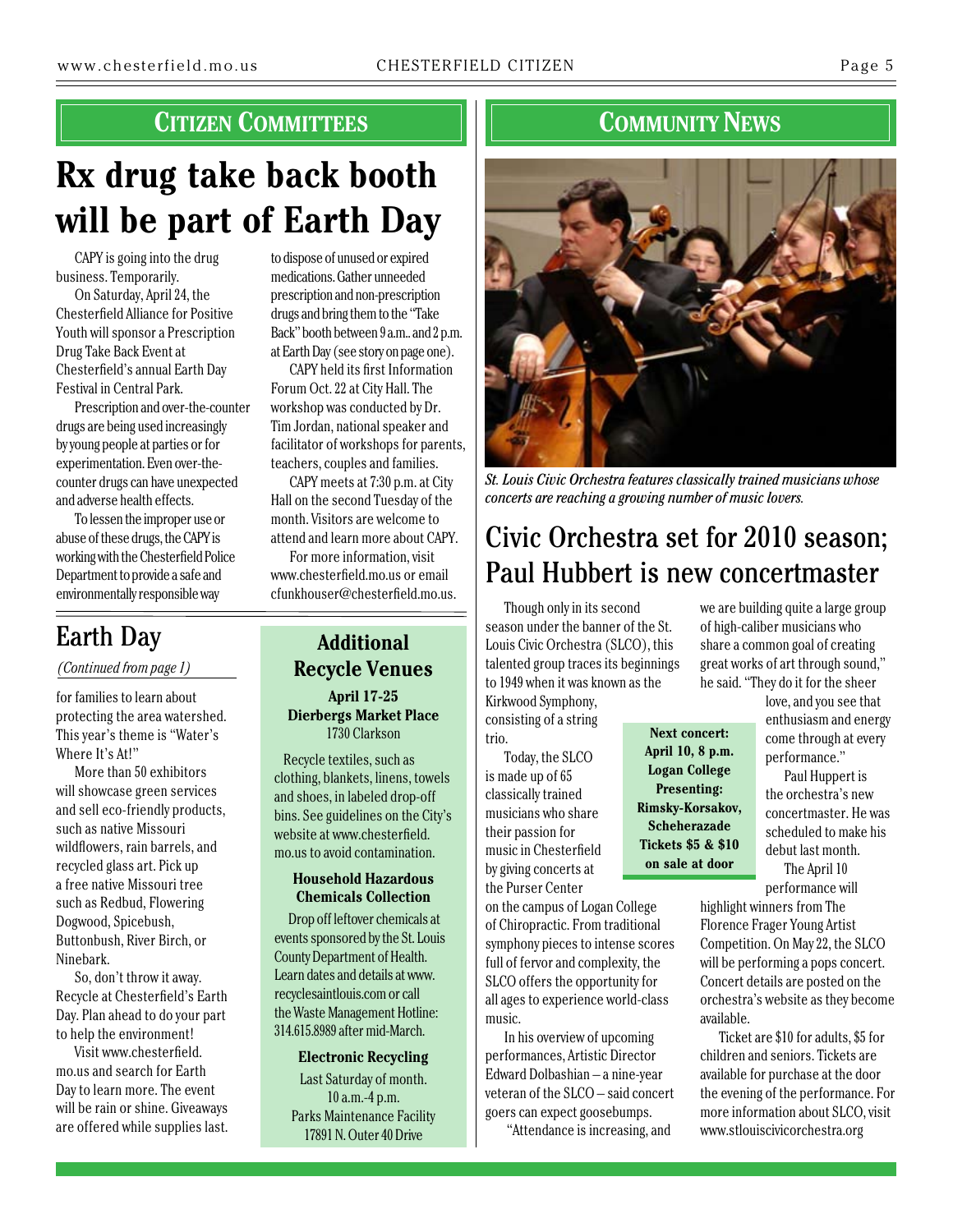#### **COMMUNITY NEWS**

## **Scrabble, Art, Dance take center stage in spring**

Chesterfield Arts offers residents several interesting options this spring.

Those who enjoy using word skills in Scrabble competition should consider signing up for the Chesterfield Writers Guild's Second Annual Scrabble Mania. Invite friends to form a team and experience the game in a whole new way, March 5 at 7 p.m. in the Gallery at Chesterfield Arts, 444 Chesterfield Center. (\$15 individual, \$40 team of four players).

If word games aren't your thing, stop by the Gallery to see one of two new exhibits opening soon.

From March 12-April 9, view the fifth annual Elementary Art Exhibit, which will showcase young artists from Chesterfield's private and public schools. The exhibit opens with a free reception March 12 from 5-7 p.m.



Enjoy the opening of Chesterfield Arts' first faculty and student show, The Sorcerer and the Apprentice, April 13, 6-9 p.m. The

show will run through June 10. Also this April, experience the art of dance with some of St. Louis' most exciting performers

in "So You Know You Can Dance," featuring Robert Reed Tap and more. The performance will be held April 30 at 7 p.m. at the Purser

Center at Logan College. **Tickets** are \$12 for adults, \$6 children.

**Chesterfield Arts Event Registration 636.519.1955**

To get into the arts SNL-style, come to the free Studio Night Live open house for kids and adults May 7 5-9 p.m. at Chesterfield Arts. Preview summer camp classes with hands-on activities, be a part of the LEGO Design Challenge, and win prizes. Plus, enjoy special discounts on class registration.

Call 636.519.1955 to register for any of these events or visit www.chesterfieldarts.org.

### Theater-cabaret company is setting up shop in Chesterfield Mall; camps offered

**"Two Broads and a Mimbo" May 7-8 Tickets at box office or www.DramaticLicenseProductions.com For drama camp information: 636.220.7012**

Dramatic License Productions (DLP), a new West County professional theater and cabaret company, has converted a 4,295-sq.-ft. former retail space at Chesterfield Mall into the Dramatic License Theater.

The new space seats 95 and is directly across the mall corridor from Houlihan's. It will feature professional theater and cabaret-style musical productions throughout the year.

Two Broads and a Mimbo – An Evening of Comedy and Cabaret runs May 7-8.

From Aug. 5-21, DLP presents That Champion Season by Jason

Miller. It's the story of four former high-school basketball champions, now adults, who reunite with their coach for what may be their last celebration of their victory.

Beginning this month, DLP also will provide week-long drama camps entitled "Lights Up! on Kids & Teens." Designed to enhance selfesteem and presentational skills, the camps offer children ages 8-15 hands-on experience in all aspects of theater arts. The company also provides free theater arts workshops to non-profits serving children. For more information, visit www.DramaticLicenseProductions. com or call 636.220.7012.

### Chesterfield Chamber's Business Expo puts the spotlight on products, services

The Chesterfield Chamber of Commerce continually strives to provide programs and special events with the purpose of promoting and strengthening the Chesterfield business community.

On March 11, the Chamber presents the 19th Annual Business Expo and Showcase 4-7:30 p.m. at the Doubletree Hotel and Conference Center. Businesses from around the community converge to promote their products and services to the thousands who attend this event. It's a "don't miss" opportunity to make face-to-face connections with potential clients, top executives and decision makers.

**Business Expo March 11 4-7:30 p.m. Doubletree Hotel & Conference Center**

Vendors include local restaurants with samples from their menu, local banks, hospitals, schools and others. Vendor space quickly fills for this event. Registration information is available at chesterfieldmochamber.com or by calling the Chamber at 636.532.3399.

May 3-7, the Chamber promotes the spirit of entrepreneurs through Small Business Week. The week kicks-off with the 20th Annual Chamber Golf Tournament at Forest Hills Country Club. Daily events include specialty educational programs designed to promote the growth of small businesses in the region.

For more information regarding the Business EXPO and Showcase or Small Business Week, contact the Chesterfield Chamber of Commerce at 636.532.3399 or visit www.chesterfieldmochamber.com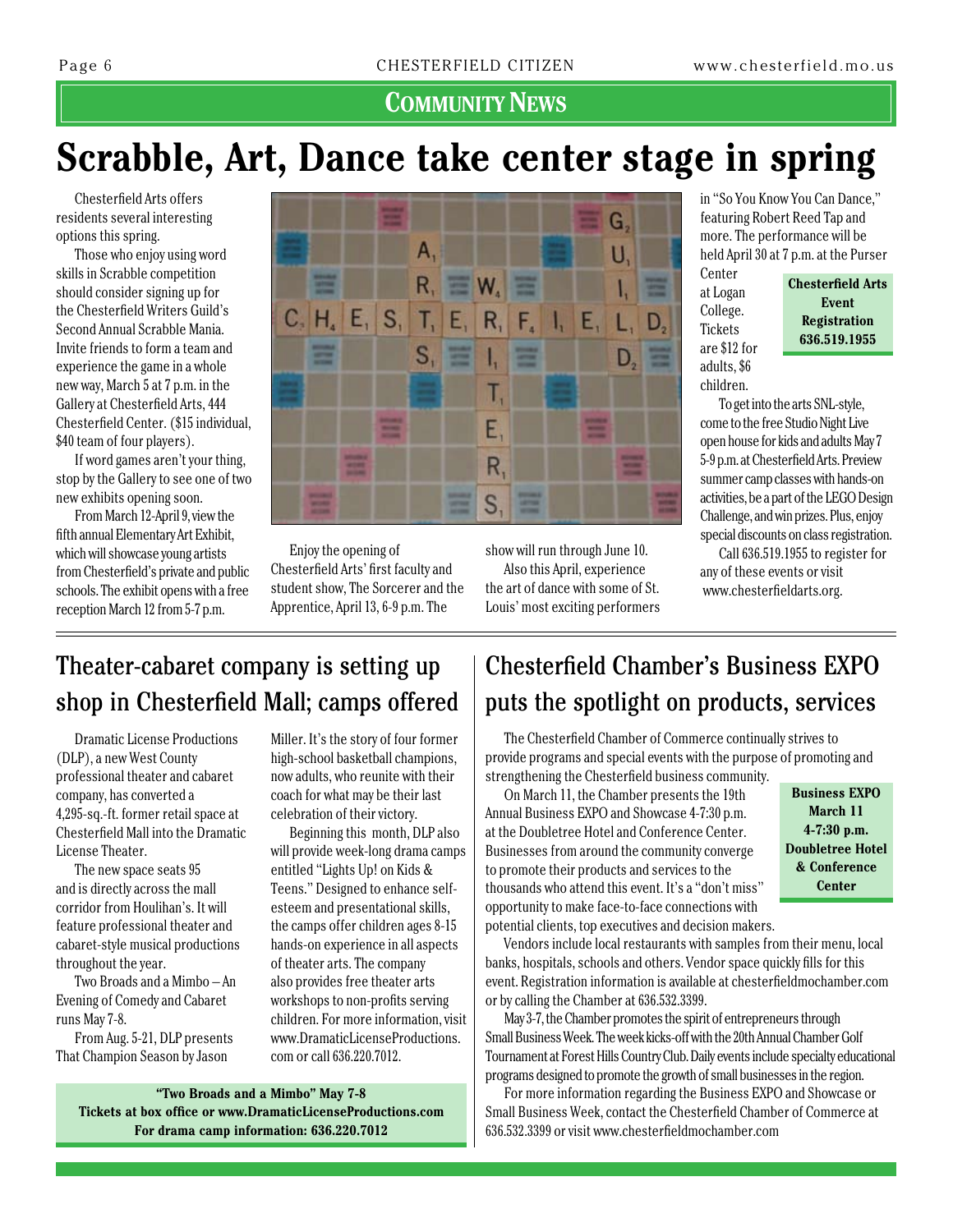### Faust festival will feature variety of fine arts, music

Faust Fine Art & Folk Festival will be held May 15 & 16 at Faust Park.

This juried festival will offer a variety of arts and crafts, including oil and acrylic paintings, sculptures, pottery, quilting, stain glass,

iron work, woodworking, blacksmithing, photography, and more. While strolling among the

fine arts and

**May 15 & 16 10 a.m.-5 p.m. Faust Park 15185 Olive St. Admission: \$2 More info: 314.615.8482**

crafts, visitors can experience various music groups and visit historic homes. Children have opportunities to draw with some of the artists.

Admission is \$2. Children age four and under are free. Festival hours are 10 a.m. to 5 p.m. both days.

#### Program helps seniors remain in their homes

St. Louis County Older Resident Program (CORP) helps older adults remain in their homes, living a fulfilling and independent life.

The St. Louis County Dept. of Human Services operates a location in Chesterfield at 74 Clarkson-Wilson Center. Services include Neighbors Helping Neighbors programs, Socialization Services, Professional Services and Lifelong Learning. If you or someone you care about can benefit from any of the services, please call 314.615.4516. TTY for the hearing impaired: 314.615.4425.

#### **POLICE DEPARTMENT NEWS**

## **Safety Town teaches kids about safety**

The Chesterfield Police Department will once again host Safety Town this summer.

The program is for 4, 5 and 6-year-olds and uses classroom and outdoor, hands-on activities to teach children about various safety topics.

Examples of the topics include: bicycle safety, fire safety, school bus safety and stranger safety. Safety Town students attend the program for two weeks, two hours per day, with the program culminating with a small graduation ceremony.

Space is limited to 200 children, and registration will be on a first come-first served basis. Preference will be given to children who reside in Chesterfield and who have not previously attended Safety Town.

For additional information about the program, contact the Chesterfield Police Department's Bureau of Community Affairs at 636.537.3000.



*Chesterfield Officer Josh King supervises a session of Safety Town.*

#### **Safety Town Sessions**

| 10 a.m.-noon |
|--------------|
|              |
| $1-3$ p.m.   |
| 10 a.m.-noon |
| $1-3$ p.m.   |
| 10 a.m.-noon |
| $1-3$ p.m.   |
|              |



#### **Registration**

**Wednesday, April 7 6-8 p.m. Council Chambers, City Hall Additional info: 636.537.3000**

*Officer Dan Dunn teaches Safety Town students about traffic lights.*

### Safety program for older drivers set for April 14 at City Hall

Another edition of the driverimprovement course for older residents is coming in April at City Hall.

The Chesterfield Police Department is again teaming with the American Association of Retired Persons (AARP) in providing the "55 Alive" driver safety program. AARP's "55 Alive" is the nation's

first and largest classroom driver improvement course. It reviews the rules of the road with an emphasis on defensive driving practices. The four-hour course is taught in a single morning session and does not involve a test. Fee to take the course is \$12 for AARP members, \$14 for non-members.

Graduates of the course may be

eligible to receive a discount from their auto insurance carrier. Please verify this with your insurance carrier.

The course will be held on April 14, 9 a.m.-1 p.m. at City Hall. Reservations are required to attend the course. For further information or to reserve a seat, contact Officer Paul Powers at 636.537.6769 or ppowers@chesterfield.mo.us.